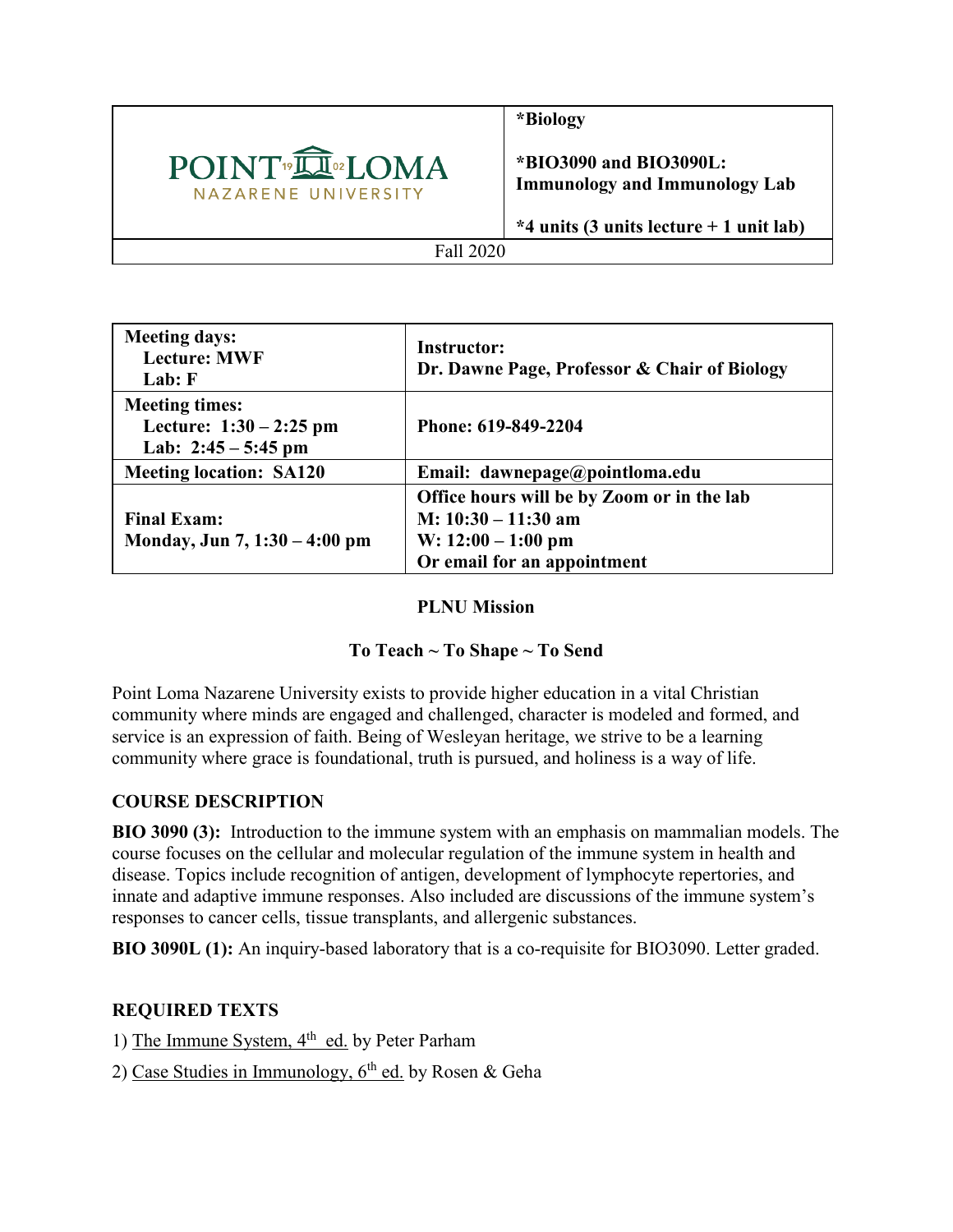# **COURSE LEARNING OUTCOMES**

Immunology students will be able to

1. analyze the genetics, biochemistry, cellular biology, and developmental biology of the immune system.

{Note: For those of you who have taken Advanced Cell Biology, you will find some common themes emerging in Immunology, namely cell compartments and vesicular traffic, endocytosis/phagocytosis, cell signaling, cytoskeletal reorganization, and apoptosis.}

- 2. analyze the ways in which the components of the immune system interact to protect organisms from disease.
- 3. analyze diseases of the immune system.
- 4. conduct immunology research, including designing and conducting at least one independent investigation.
- 5. analyze data, formulate conclusions, and design a follow-up experiment for each lab investigation.
- 6. analyze and present primary literature from the field of immunology.

## **COURSE CREDIT HOUR INFORMATION**

In the interest of providing sufficient time to accomplish the stated Course Learning Outcomes, this class meets the PLNU credit hour policy for a 4 unit class delivered over 14 weeks. It is anticipated that students will spend a minimum of 37.5 participation hours per credit hour on their coursework. For this course, students will spend an estimated 150 total hours meeting the course learning outcomes.

## **PLNU COPYRIGHT POLICY**

Point Loma Nazarene University, as a non-profit educational institution, is entitled by law to use materials protected by the US Copyright Act for classroom education. Any use of those materials outside the class may violate the law. In particular, all homeworks, assignments, exams and laboratories are owned by Dr. Page and may not be shared with other individuals or groups outside of the students registered for the BIO3090, Spring, 2021.

# **PLNU ATTENDANCE AND PARTICIPATION POLICY**

Regular and punctual attendance at all **synchronous** class sessions is considered essential to optimum academic achievement. If the student is absent for more than 10 percent of class sessions (virtual or face-to-face), the faculty member will issue a written warning of deenrollment. If the absences exceed 20 percent, the student may be de-enrolled without notice until the university drop date or, after that date, receive the appropriate grade for their work and participation. In some courses, a portion of the credit hour content will be delivered **asynchronously** and attendance will be determined by submitting the assignments by the posted due dates. See [Academic Policies](https://catalog.pointloma.edu/content.php?catoid=46&navoid=2650#Class_Attendance) in the Undergraduate Academic Catalog. If absences exceed these limits but are due to university excused health issues, an exception will be granted.

## **Asynchronous Attendance/Participation Definition**

A day of attendance in asynchronous content is determined as contributing a substantive note, assignment, discussion, or submission by the posted due date. Failure to meet these standards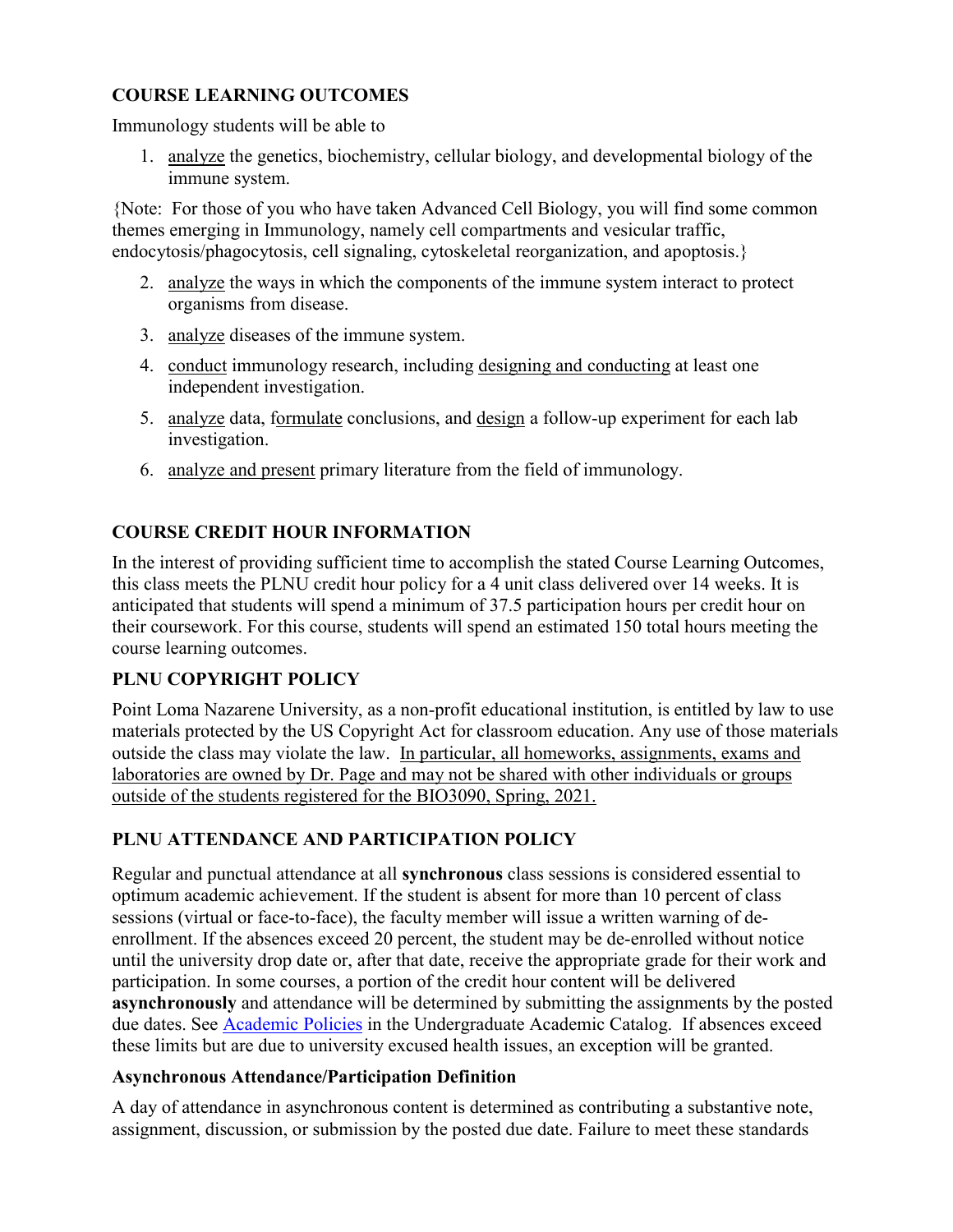will result in an absence for that day. Instructors will determine how many asynchronous attendance days are required each week.

# *Attendance at all labs and exams is required, unless you have a doctor's note excusing you.*

While San Diego County is in purple tier restrictions, all lectures will be remote. Some will occur synchronously over Zoom, whereas others will be asynchronous. The synchronous (S) vs. asynchronous (A) lecture schedule is shown on the last page of the syllabus. In general, we will try to cover the difficult material in the synchronous sessions. The Friday lecture will be asynchronous as we will be using the lecture time for lab.

Labs in purple tier (and red tier) will be face-to-face. Half of the students will meet for lab from 1:30–3:30 pm (Group A) and the other half will meet for lab from 3:45–5:45 pm (Group B). We will assign Groups A and B during the first week of classes. You will also be assigned the same lab partner for the entire semester.

We anticipate that San Diego County will move into red tier restrictions in March or April. At that point we will move into a hybrid format with Group A attending lecture in person one day a week, and Group B attending lecture in person a different day of the week. When one group is attending in person, the rest of the class will attend via Zoom.

# **USE OF TECHNOLOGY**

In order to be successful in the online environment, you'll need to meet the minimum technology and system requirements; please refer to the *[Technology and System Requirements](https://help.pointloma.edu/TDClient/1808/Portal/KB/ArticleDet?ID=108349)* information. Additionally, students are required to have headphone speakers compatible with their computer available to use. If a student is in need of technological resources please contact [student-tech](mailto:student-tech-request@pointloma.edu)[request@pointloma.edu.](mailto:student-tech-request@pointloma.edu) Problems with technology do not relieve you of the responsibility of participating, turning in your assignments, or completing your class work.

# **PLNU ACADEMIC HONESTY POLICY**

Students should demonstrate academic honesty by doing original work and by giving appropriate credit to the ideas of others. Academic dishonesty is the act of presenting information, ideas, and/or concepts as one's own when in reality they are the results of another person's creativity and effort. A faculty member who believes a situation involving academic dishonesty has been detected may assign a failing grade for that assignment or examination, or, depending on the seriousness of the offense, for the course. Faculty should follow and students may appeal using the procedure in the university Catalog. See [Academic Policies](https://catalog.pointloma.edu/content.php?catoid=41&navoid=2435#Academic_Honesty) for definitions of kinds of academic dishonesty and for further policy information.

NOTE: We will do a lot of group work in this class, and I encourage you to work in groups; you have much to learn from each other. However, when you work together, each member of the group should be contributing to the final product, and each person must hand in their own homework. Each assignment must be written in your own words, and no electronic files should be exchanged. Work together, contribute to the final product, and don't copy someone else's work.

**It is also plagiarism if you use old homeworks, lab reports, exams, etc. to get ideas for how to complete current homeworks, labs, and exams**. In addition, if you use someone else's ideas, you will not get the benefit of figuring the assignment out on your own, which will greatly decrease your chance of success on the exams.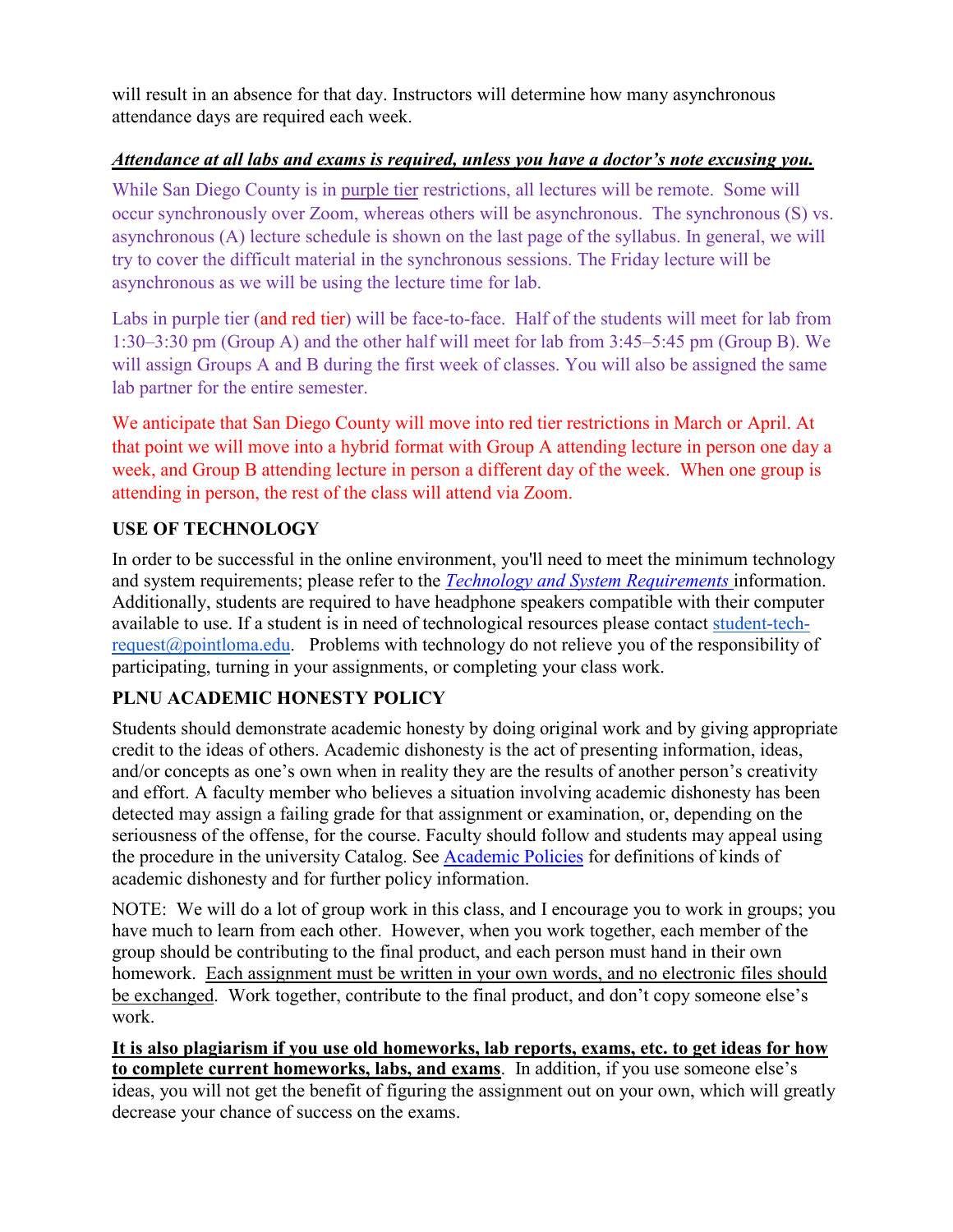#### **ASSESSMENT AND GRADING**

| $A$ 92-100    | $B+88-89$      | $C+78-79$      | $D+68-69$     | $F$ Less than 60 |
|---------------|----------------|----------------|---------------|------------------|
| $A - 90 - 91$ | <b>B</b> 82-87 | $\Gamma$ 72-77 | $ID 62-67$    |                  |
|               | $B - 80 - 81$  | $C - 70 - 71$  | $D - 60 - 61$ |                  |

Grades will be based on the following:

*Grading:* **1000 points total**: Please note that your grade for BIO3090 and BIO390L will be calculated together, and the same grade will be given for both courses. In addition, the following dates and times may be changed, as necessarily determined by the instructor.

580 Points: 4 exams – 100 pts, 140 pts, 140 pts, 200 pts (final exam)

100 Points: End of chapter homework (Due at midnight)

(I will randomly pick 7 of the homework assignments to grade; the 2 lowest grades will be dropped.)

| 60 Points:  | Reading Assignment Homework (Due at 1:30 pm) (The lowest 2 grades<br>will be dropped.) |
|-------------|----------------------------------------------------------------------------------------|
| 25 Points:  | Case Study Homework Quizzes (Due at 1:30 pm)                                           |
| 40 Points:  | Special Case Study Assignments                                                         |
| 15 Points:  | Lab Quizzes                                                                            |
| 180 Points: | Lab Reports (Due at midnight) / Research Presentation                                  |

Late work policy: Late Reading Assignment Homework and Case Study Quizzes will not be accepted at all, since it is specific to that day's material. **They are due at 1:30 pm**. For other assignments, 10% will be deducted from the final grade for work that is one day late, and 20% will be deducted from the final grade for work that is two days late. *Note that late work will not be accepted after a graded assignment has been returned to the class.*

#### *Summary of Due Dates:*

- **Exams:** 1) **4/9** during lab,
	- 2) **4/23** during lab
	- 3) **5/21** during lab

4) **6/7**, 1:30 pm – 4:00 pm (final exam)

Successful completion of this class requires taking the final examination **on its scheduled day**. The final examination schedule is posted on the Class Schedules site. No requests for early examinations or alternative days will be approved.

| Lab Reports: |     | $3/16$ Lab 1 (Individual)           |
|--------------|-----|-------------------------------------|
|              |     | $5/18$ Lab 2 (Individual)           |
|              | 6/4 | Lab 3 Research Presentation (Group) |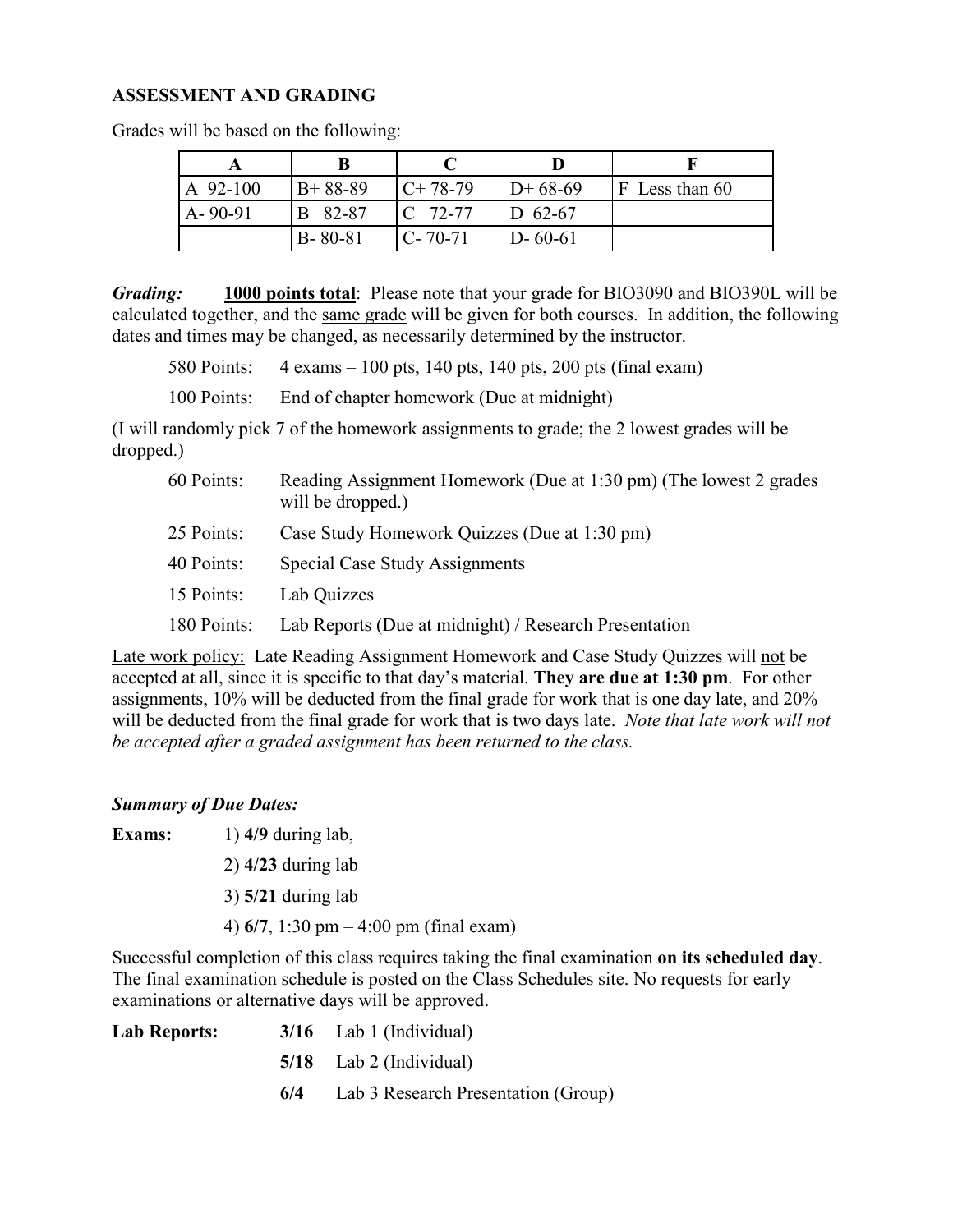# **PLNU ACADEMIC ACCOMMODATIONS POLICY**

While all students are expected to meet the minimum standards for completion of this course as established by the instructor, students with disabilities may require academic adjustments, modifications or auxiliary aids/services. At Point Loma Nazarene University (PLNU), these students are requested to register with the Disability Resource Center (DRC), located in the Bond Academic Center [\(DRC@pointloma.edu](mailto:DRC@pointloma.edu) or 619-849-2486). The DRC's policies and procedures for assisting such students in the development of an appropriate academic adjustment plan (AP) allows PLNU to comply with Section 504 of the Rehabilitation Act and the Americans with Disabilities Act. Section 504 prohibits discrimination against students with special needs and guarantees all qualified students equal access to and benefits of PLNU programs and activities. After the student files the required documentation, the DRC, in conjunction with the student, will develop an AP to meet that student's specific learning needs. The DRC will thereafter email the student's AP to all faculty who teach courses in which the student is enrolled each semester. The AP must be implemented in all such courses.

If students do not wish to avail themselves of some or all of the elements of their AP in a particular course, it is the responsibility of those students to notify their professor in that course. PLNU highly recommends that DRC students speak with their professors during the first two weeks of each semester about the applicability of their AP in that particular course and/or if they do not desire to take advantage of some or all of the elements of their AP in that course.

## **STATE AUTHORIZATION**

State authorization is a formal determination by a state that Point Loma Nazarene University is approved to conduct activities regulated by that state. In certain states outside California, Point Loma Nazarene University is not authorized to enroll online (distance education) students. If a student moves to another state after admission to the program and/or enrollment in an online course, continuation within the program and/or course will depend on whether Point Loma Nazarene University is authorized to offer distance education courses in that state. It is the student's responsibility to notify the institution of any change in his or her physical location. Refer to the map on [State Authorization](https://www.pointloma.edu/offices/office-institutional-effectiveness-research/disclosures) to view which states allow online (distance education) outside of California.

#### **ASSIGNMENTS AT-A-GLANCE**

See the following page for a schedule of content and due dates for the whole semester. This schedule may be changed as needed.

Note that we will move to a hybrid format as soon as San Diego moves into the red tier, in which case the synchronous and asynchronous lectures won't apply to Monday and Wednesday anymore, as described above.